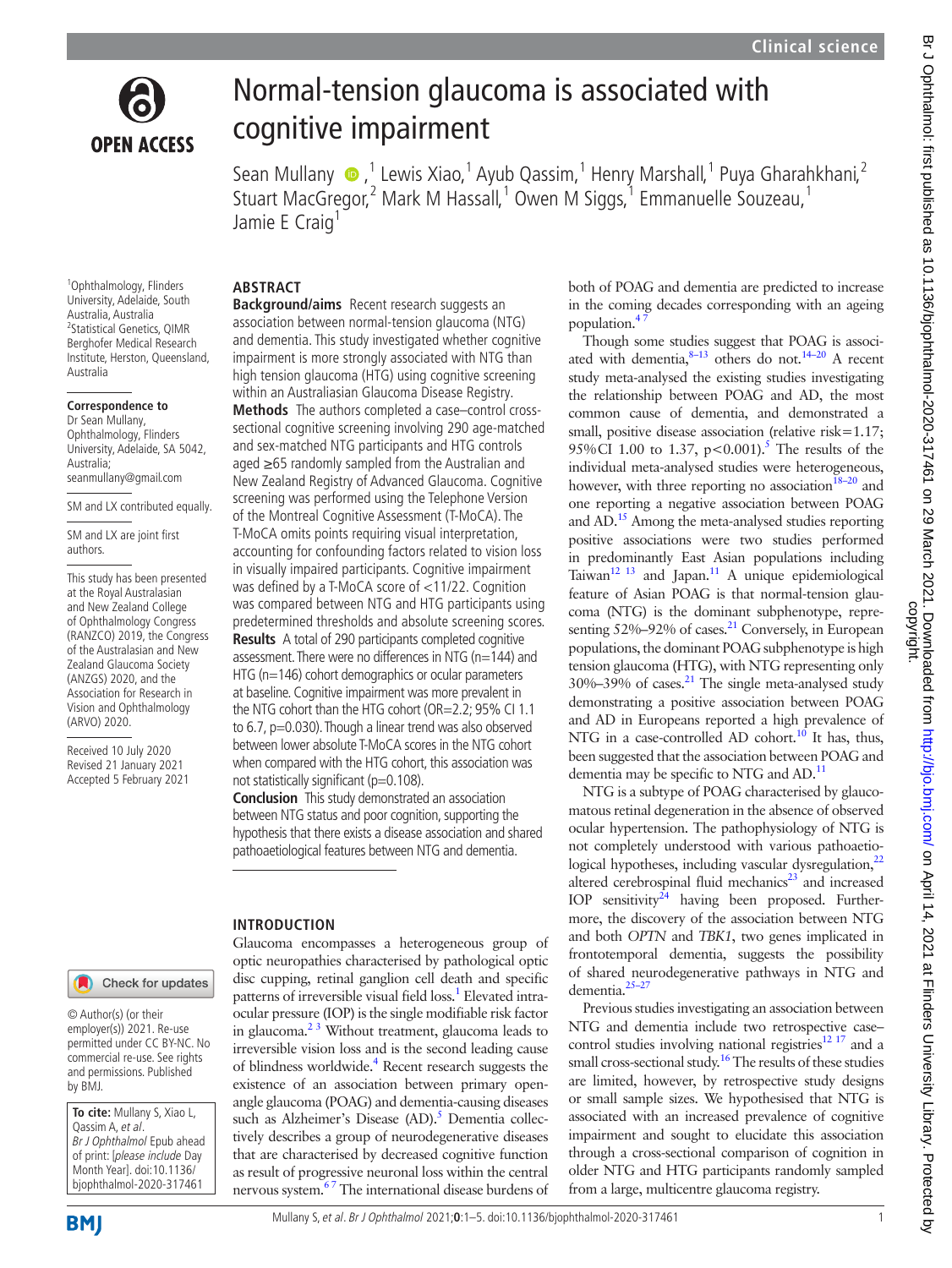### **METHODS AND MATERIALS Ethical approval**

Ethics approval was obtained through the Southern Adelaide Clinical Human Research Ethics Committee. This study adhered to the tenets of the Declaration of Helsinki and followed the National Health and Medical Research Council statement of ethical conduct in research involving humans. This was a blinded, randomised population study. Participants were part of the Australian and New Zealand Registry of Advanced Glaucoma (ANZRAG) as previously described.<sup>28</sup>

# **Sampling and inclusion criteria**

ANZRAG is a large disease registry of individuals with wellphenotyped glaucoma, which was developed to identify genetic and clinical risk factors associated with glaucoma. ANZRAG currently comprises more than 7000 participants, including over 3200 with POAG. Participants in this study were sampled from ANZRAG. Selected participants were aged  $\geq 65$  years with a diagnosis of POAG defined by glaucomatous visual field defects on a reliable Humphrey 24–2 field with corresponding optic disc rim thinning, an enlarged vertical cup-to-disc ratio ( $\geq$ 0.7) or cup to disc asymmetry ( $\geq$ 0.2) between both eyes. HTG inclusion required a highest recorded IOP ≥25mm Hg, while NTG inclusion required a highest recorded IOP ≤21mm Hg before treatment or at diagnosis. Participants with a highest recorded IOP of 22–24mm Hg were excluded to demarcate NTG and HTG phenotypes according to IOP. Individuals with secondary glaucoma were excluded.

Age-matched and sex-matched NTG and HTG participants were randomly sampled from ANZRAG. Selected participants were mailed invitational letters and contacted by telephone to request participation in a health questionnaire and cognitive assessment screen. If participants were unwilling to participate, or unable to complete screening, reasons were recorded when possible. If participants could not be contacted following three attempts, no further attempts were made. Two hundred and ninety participants (48.5%) completed cognitive screening [\(figure](#page-1-0) 1).

# **Data collection**

Cognitive function was assessed using the Telephone Version of the Montreal Cognitive Assessment  $(T-MoCA)^{29}$  $(T-MoCA)^{29}$  $(T-MoCA)^{29}$  [\(www.mocatest.](www.mocatest.org) [org\)](www.mocatest.org). Permission to use the T-MoCA was provided by Dr Ziad Nasreddine at MoCA Test Montreal. The T-MoCA is a modified version of the MoCA, which screens cognition in specific cognitive domains including attention, calculation, language, conceptual thinking, memory and orientation.<sup>30</sup> The advantage of using the T-MoCA to assess cognition in visually impaired patients is that it omits eight points requiring visual interpretation (including visuospatial and visual-naming functions). Key differences between the T-MoCA and the MoCA include:

- Lowering the maximal possible score from 30 to 22 (due to omission of points requiring visual interpretation).
- ► During the attention task in which participants are instructed to tap a pen on a table whenever the letter 'A' is read out, participants were instructed to tap the mouthpiece of the phone to facilitate accurate registration by the researcher.
- During the orientation task in which participants are instructed to provide details of their location, they were instead instructed to provide details of their current address. These details were matched against the details to which the invitation letter was posted.

All T-MoCAs were administered by one of the two investigators (SM, LX), who were blinded to participant NTG/



<span id="page-1-0"></span>**Figure 1** Sample response profile. ANZRAG, Australian and New Zealand Registry of Advanced Glaucoma; HTG, high tension glaucoma (maximum intraocular pressure ≥25mm Hg); NTG, normal-tension glaucoma (maximum recorded intraocular pressure ≤21mm Hg); POAG, primary open-angle glaucoma.

HTG status. Within our study, 'cognitive impairment' was defined by a T-MoCA cut-off score of <11/22, as determined from a Cochrane meta-analysis of MoCA score thresholds in dementia.<sup>[31](#page-4-21)</sup> Within this meta-analysis, two independent studies demonstrated a MoCA score threshold of <19/30 to result in the highest levels of specificity and sensitivity for the diagnosis of dementia. Our T-MoCA score threshold of <11/22 (which subtracted the eight points omitted within the T-MoCA) was selected following the premise that our results would be at least as specific as the MoCA <19/30 threshold.

During telephone interviews, information regarding the highest level of education, history of smoking (defined as  $\geq 20$  pack year history), hypertension, prior cerebrovascular accidents, diabetes and mental health issues (specifically history of depression or psychosis) was collected. Participants unable to perform cognitive screening due to poor hearing or poor English were excluded. Participants with known dementia (declared by family members at the time of telephone contact), who were sufficiently cognitively impaired that they were unable to engage in T-MoCA screening, were excluded. To account for the effect of education bias on cognitive performance, participants who had completed less than or equal to 12 years of formal education were assigned an additional point to their total T-MoCA score, as per the T-MoCA evaluation protocol.<sup>29</sup> Additional glaucoma-specific data including highest-recorded IOP, vertical cup-to-disk ratio, visual acuity and central corneal thickness (CCT) were obtained from the ANZRAG clinical database. All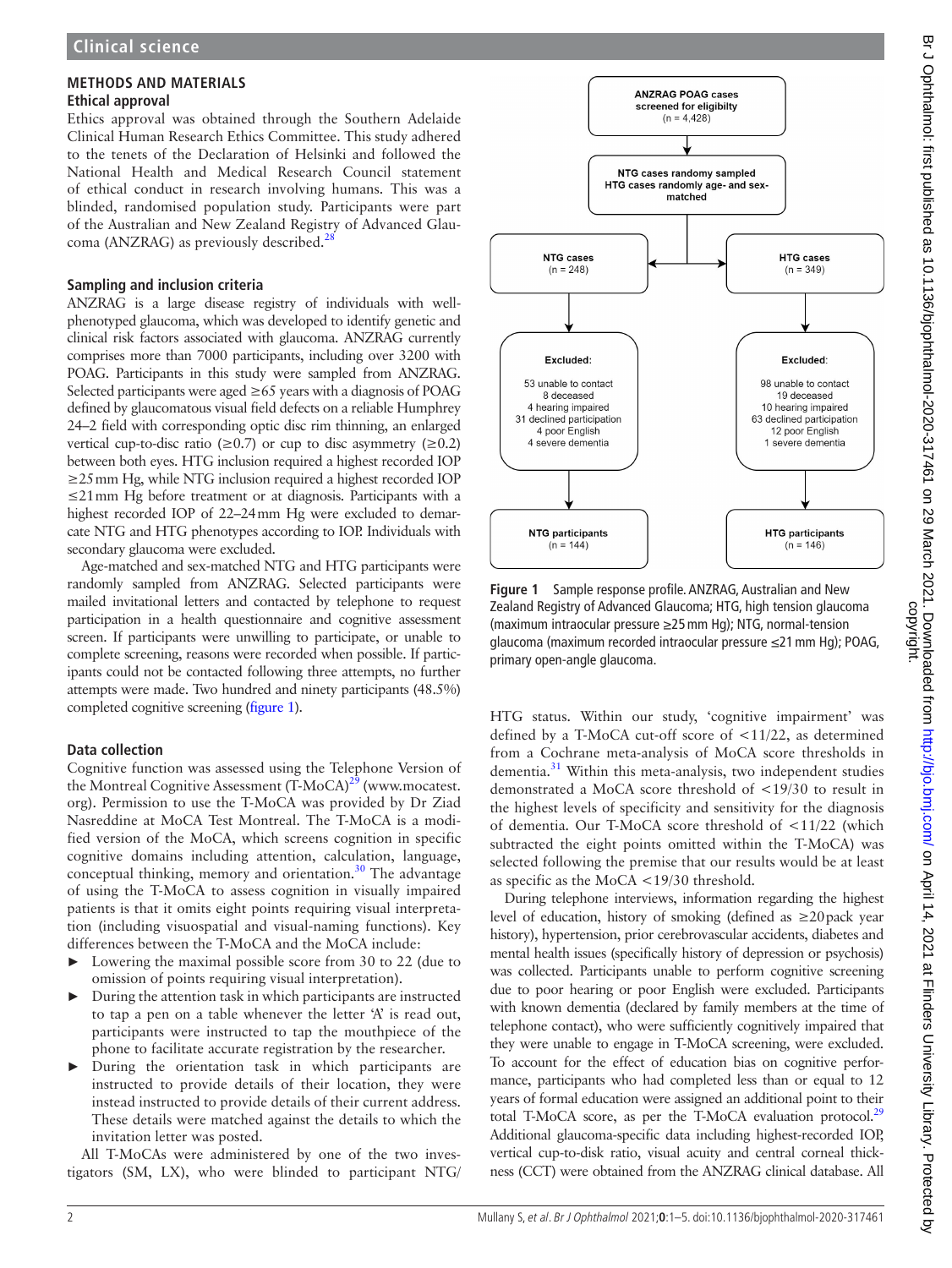clinical information were gathered by the treating ophthalmologists, and IOP was measured using Goldmann applanation tonometry.

### **Statistical analysis**

All statistical analyses were performed using 'R' (V.4.0.3, RCore Team, Austria). T-MoCA scores, demographic data and ocular indices such as IOP, CCT and visual acuity were compared between NTG and HTG cohorts. T-MoCA scores were categorised according to specific cut-off scores. The absolute T-MoCA score was also assessed as a continuous variable. As age, gender and ethnicity are known to be associated with dementia and thus cognitive impairment, linear and logistic regression analyses were performed using these data as covariates. Based on a previously reported association between myopia status and cognitive impairment, this analysis was repeated using the additional covariate of mean spherical equivalence between eyes for each participant for whom these data were available.<sup>32</sup> As severely demented participants did not undergo cognitive screening, they were excluded from analyses. To account for potential confounding, the association between HTG/NTG status and cognitive impairment was assessed within a multivariate logistic regression analysis including dementia risk factors including age and self-reported history of smoking, stroke, hypertension and diabetes mellitus. Clinical ophthalmic data were assessed using independentsample unpaired t-tests and Fisher's exact tests. ORs were expressed with 95% CIs. The cut-off for statistical significance (alpha) was set at 0.05.

# **RESULTS**

## **Sample statistics**

A total of 248 NTG and 349 age-matched and sex-matched HTG participants aged  $\geq 65$  were sampled from the ANZRAG database and contacted by invitational letters followed by telephone between June 2016 and July 2019 to request participation. No significant differences in self-reported clinical parameters were observed between NTG and HTG cohorts [\(table](#page-2-0) 1).

### **Cognitive impairment**

NTG status was associated with a higher prevalence of impaired cognition than HTG status ( $p=0.030$ ; OR=2.2 (95% CI 1.1 to 6.7)) in a multivariate analysis adjusting for age, gender and ethnicity ([table](#page-3-0) 2). When repeating this analysis including an additional covariate of mean spherical equivalence between eyes which was available for 84% of respondents, the association between NTG

<span id="page-2-0"></span>

| Table 1<br>Response group demographic and outcome parameters |             |             |         |  |
|--------------------------------------------------------------|-------------|-------------|---------|--|
| <b>Risk factor</b>                                           | <b>NTG</b>  | <b>HTG</b>  | P value |  |
| Cohort size (n)                                              | 144         | 146         |         |  |
| Age (years, mean (SD))                                       | 78.6 (9.5)  | 77.3 (9.9)  | 0.26    |  |
| Sex (m:f) (percentage male)                                  | 56:88 (39%) | 53:93 (36%) | 0.72    |  |
| Ethnicity (European:Asian)                                   | 142:2       | 145:1       | 0.62    |  |
| Stroke history                                               | 14 (10%)    | 18 (12%)    | 0.58    |  |
| Smoker                                                       | 31 (22%)    | 39 (26%)    | 0.87    |  |
| <b>Diabetes</b>                                              | 23 (16%)    | 22 (15%)    | 0.87    |  |
| Hypertension                                                 | 70 (49%)    | 88 (60%)    | 0.06    |  |
| Psychiatric history                                          | 7(5%)       | 6(4%)       | 0.79    |  |

Clinical data including history of stroke, smoking, diabetes, hypertension and psychiatric history were self-reported immediately prior to T-MoCA assessment; p values were determined using independent-sample unpaired t-tests and Fisher's exact tests.

HTG, high tension glaucoma (maximum intraocular pressure ≥25 mm Hg); NTG, normal-tension glaucoma (maximum recorded intraocular pressure ≤21 mm Hg); T-MoCA, Telephone Version of the Montreal Cognitive Assessment.

status and cognitive impairment remained statistically significant (p=0.046; OR=2.0 (95% CI 1.1 to 8.0)). Within the same model, the outcome of cognitive impairment was not associated with mean spherical equivalence between eyes (p=0.562). NTG status was associated with a lower absolute T-MoCA score as a continuous variable, but this association was not statistically significant ( $p=0.108$ ).

Within a multivariate analysis investigating possible confounding due to history of stroke, smoking, hypertension and diabetes demonstrated a persisting association between NTG status and cognitive impairment ( $p=0.034$ ;  $OR=2.6$  (1.1 to 6.7)). Within the same model, hypertension was also associated with cognitive impairment (p=0.038; OR=1.7 (95% CI 1.0 to 2.8); [table](#page-3-1) 3).

### **Ocular parameters**

Although participants in the cognitively impaired group had lower highest-measured IOP compared with those in the cognitively normal group, the difference was not statistically significant (p=0.16) possibly due to study power. Cognitive status across all individuals with NTG and HTG was not associated with any other glaucoma disease parameters [\(table](#page-3-2) 4).

### **DISCUSSION**

This study sought to investigate the association between NTG and cognitive impairment through cognitive screening of participants with NTG randomly sampled from a national glaucoma registry. Our results demonstrated a statistically significant higher prevalence of cognitive impairment in participants with known NTG, compared with randomly matched participants with known HTG. To the best of our knowledge, this is the largest study to date assessing cognition in a glaucoma cohort and the first cross-sectional study demonstrating an association between NTG and impaired cognition when compared with a matched HTG cohort in a random sample of patients with glaucoma of predominantly European ancestry.

Our study used a validated cognitive screening tool, the T-MoCA, to assess cognition in NTG and HTG participants. Whether the impaired cognition observed in our NTG cohort was due to AD or alternative dementia syndromes, such as vascular dementia, frontotemporal dementia or Lewy body dementia, is unclear. Common dementia phenotypes are known to be difficult to distinguish clinically, as their cognitive manifestations are variable, and they commonly coexist in patients with dementia.<sup>33</sup> Therefore, cognitive screening tools are not diagnostic for dementia phenotypes. Testspecific cognitive screening score thresholds can be used, however, to infer a high likelihood that a patient has some form of dementia.<sup>34</sup> We chose the T-MoCA in this study for several reasons, including the omission of vision-dependant cues which are known to confound cognitive screening results in the visually impaired, $35$  and the fact that this tool is otherwise identical to the MoCA: an extensively validated test with specific cut-off scores known to be associated with cognitive impairment and dementia.<sup>36</sup>

Previous studies have reported conflicting evidence regarding a potential association between NTG and AD. Bach-Holm *et al*[17](#page-4-27) observed a negative relationship between NTG and AD in a national registry retrospective case note review of 69 individuals with NTG diagnosed at a single glaucoma centre in Denmark. Such retrospective registry studies can be susceptible, however, to the under-reporting dementia prevalence, as dementia is known to be significantly underdiagnosed.[37](#page-4-28) Bulut *et al* conversely demonstrated a positive association between NTG and impaired cognition in a cognitive screening study involving NTG, HTG and non-glaucoma controls cognitively screened using the standardised mini-mental state examination (MMSE).<sup>16</sup> NTG participants in this study demonstrated similar cognitive screening scores to HTG participants but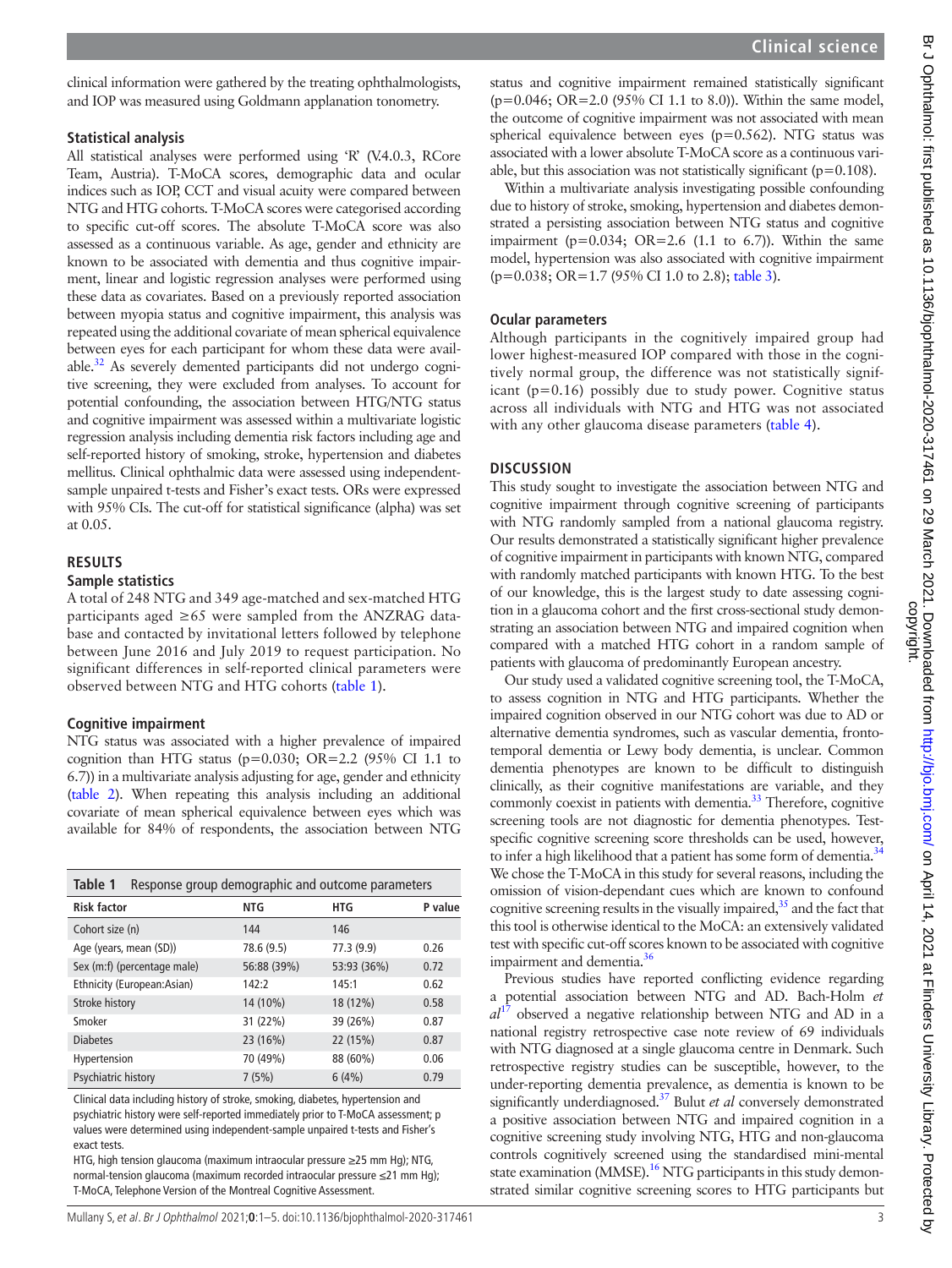<span id="page-3-0"></span>

| Table 2<br>Cognitive impairment in NTG and HTG cohorts |              |            |            |                             |          |
|--------------------------------------------------------|--------------|------------|------------|-----------------------------|----------|
| Number of participants                                 | T-MoCA score | NTG        | <b>HTG</b> | ORs (95% CI)                | P value  |
| T-MoCA completed                                       |              | 144        | 146        |                             |          |
| Cognitively impaired                                   | $<$ 11/22    | 21 (14.8%) | $8(5.4\%)$ | 2.2 $(1.1 \text{ to } 6.7)$ | $0.030*$ |

P values were determined by multivariate logistic regression using age, gender and ethnicity as covariates; \*  $p < 0.05$ .

HTG, high tension glaucoma (maximum intraocular pressure ≥25mm Hg); NTG, normal-tension glaucoma (maximum recorded intraocular pressure ≤21mm Hg); T-MoCA,

Telephone Version of the Montreal Cognitive Assessment.

**Clinical science**

lower cognitive screening scores than controls (mean MMSE score difference=3.1; p<0.001). No adjustment was made, however, for vision-dependent cognitive tasks that are known to influence cognitive screening scores in visually impaired patients.<sup>35</sup> Several additional study limitations included small sample sizes of 20 patients per group, exclusion of patients with known dementia and sampling from a younger age range (44–73years) unlikely to represent the dementia-at-risk age demographics.

A positive association between NTG and AD was also observed in a large East-Asian population-based national registry study of the Taiwanese National Health Insurance Research Database. In this retrospective case-controlled cohort study, Chen *et al*[12](#page-4-9) analysed 15317 cases of NTG compared with 61268 age-matched and sexmatched controls and demonstrated a strong association between NTG and AD, which remained after adjusting for important AD-associated risk factors including hypertension, hyperlipidaemia and diabetes (adjusted HR=1.52 (95% CI 1.41 to 1.63)).<sup>38</sup> Similarly, several case–control studies, investigating glaucoma incidence in AD samples, have demonstrated high prevalence of NTG in both East-Asian $1113$  and European<sup>10</sup> cohorts.

Our finding of an association between NTG and cognitive impairment supports a growing body of evidence suggesting an association between NTG and dementia. AD is clinically characterised by deficits in episodic memory, which are typically assessed through objective memory tasks.<sup>39</sup> Episodic memory is assessed in the T-MoCA through the ability to recall five words several minutes following word registration. Though no differences were observed in memory-task scores between NTG and HTG cohorts in this study, the T-MoCA is unlikely to be of use in differentiating AD from other causes of dementia. Comprehensive clinical assessments would be required to implicate specific dementia-causing diseases in this association.

Visual impairment has been shown to result in underestimation of cognition in studies using traditional cognitive screening tools.<sup>35</sup> Our study is the first to account for any confounding factors related to vision loss by using a tool developed for cognitive screening in blind patients. Moreover, visual impairment is unlikely to have confounded our results given the similarity in visual acuity between NTG and HTG cohorts at baseline. Of additional interest, the results of our

<span id="page-3-1"></span>**Table 3** Multivariate analysis of cognitive status and associated risk variables

| <b>Cognitive status</b>                    | Risk variable     | 0R  | 95% CI                | P value  |
|--------------------------------------------|-------------------|-----|-----------------------|----------|
| Cognitively impaired<br>$(T-MoCA < 11/22)$ | NTG status        | 2.6 | 1.1 to 6.7            | $0.034*$ |
|                                            | Hypertension      | 1.7 | 1.0 to $2.8$          | $0.038*$ |
|                                            | Age               | 1.0 | 1.0 to $1.1$          | 0.29     |
|                                            | Stroke history    | 0.8 | $0.3$ to 1.6          | 0.47     |
|                                            | Diabetes mellitus | 1.2 | $0.6 \text{ to } 2.4$ | 0.56     |
|                                            | Smoking history   | 0.8 | $0.5 \text{ to } 1.4$ | 0.43     |

Logistic regression analysis investigating possible associations between NTG status, and systemic disease risk factors and an outcome of cognitive impairment (<11/22 T-MoCA score); \*p<0.05.

NTG, normal-tension glaucoma; T-MoCA, Telephone Version of the Montreal Cognitive Assessment.

multivariate analysis which demonstrated no association between mean spherical equivalence between eyes and cognitive impairment does not support the hypothesis that myopia is associated with cogni-tive impairment.<sup>[32](#page-4-22)</sup>

The main limitation of our study was our inability to account for the 51.5% of our sample who could not be contacted or did not participate. Though we did observe similar baseline demographics and similar prevalence of self-reported disease features between our HTG and NTG cohorts, it is possible that our results were confounded by unobserved differences in clinical features or cognition within nonparticipant subcohorts. Motivation to participate in cognitive screening may also have introduced an element of selfselection bias. However, this study involved randomised sampling and, therefore, the same conditions were observed for both HTG and NTG cohorts. Similarly, the systemic disease features reported in our analyses were collected during a telephone interview and consequently subjected to self-reporting bias. Again, though these factors may have impacted our results, we expect that the effect would have been minimal given similar baseline demographics and similar prevalences of reported disease risk factor prevalence between our study cohorts. Though our analyses have accounted for major demographic and clinical risk factors for both POAG and dementia, they did not account for other potentially confounding dementia-associated risk factors such as socioeconomic status. To the best of our knowledge; however, this study represents the most statistically comprehensive cognitive screening study of POAG and cognitive impairment to date. This study was also limited by its inability to implicate a specific dementia-phenotype association with NTG. These clinical diagnoses would require more intensive clinical assessment including neuroimaging. Finally, nondisease controls were not used in this study. Therefore, no conclusions can be made regarding the relative prevalence of cognitive impairment or systemic disease risk factors in NTG or HTG compared with the general population. However, in considering the similarity in magnitude of our OR and the unadjusted HR observed by Chen *et al*[12](#page-4-9) between dementia prevalence in NTG and nonglaucoma controls (HR=1.66; p<0.0001), we can hypothesise that the association between POAG and dementia may apply to NTG but not HTG. Given this strong association between NTG and

<span id="page-3-2"></span>

| Table 4<br>Glaucoma parameters and cognitive impairment |                                           |              |      |  |
|---------------------------------------------------------|-------------------------------------------|--------------|------|--|
| Glaucoma parameter (mean<br>(SD)                        | <b>Cognitive stratification</b>           |              |      |  |
|                                                         | Impaired (<11/22) Normal (≥11/22) P value |              |      |  |
| Total number (n)                                        | 29                                        | 261          |      |  |
| Highest measured IOP (mm Hg)                            | 21.9(8.7)                                 | 25.5(9.4)    | 0.16 |  |
| LogMAR BCVA                                             | 0.36(0.31)                                | 0.29(0.40)   | 0.19 |  |
| VCDR worst eye                                          | 0.86(0.09)                                | 0.83(0.12)   | 0.55 |  |
| Mean deviation worst eye (dB)                           | $-14.4(9.3)$                              | $-12.9(9.2)$ | 0.40 |  |
| CCT average (µm)                                        | 519.2 (36.7)                              | 525.6 (39.1) | 0.57 |  |

P values were determined with linear regression using age as a covariate. LogMAR BCVA, logarithm of the minimal angle of resolution best central visual acuity; CCT, central corneal thickness; IOP, intraocular pressure; VCDR, vertical cupto-disc ratio.